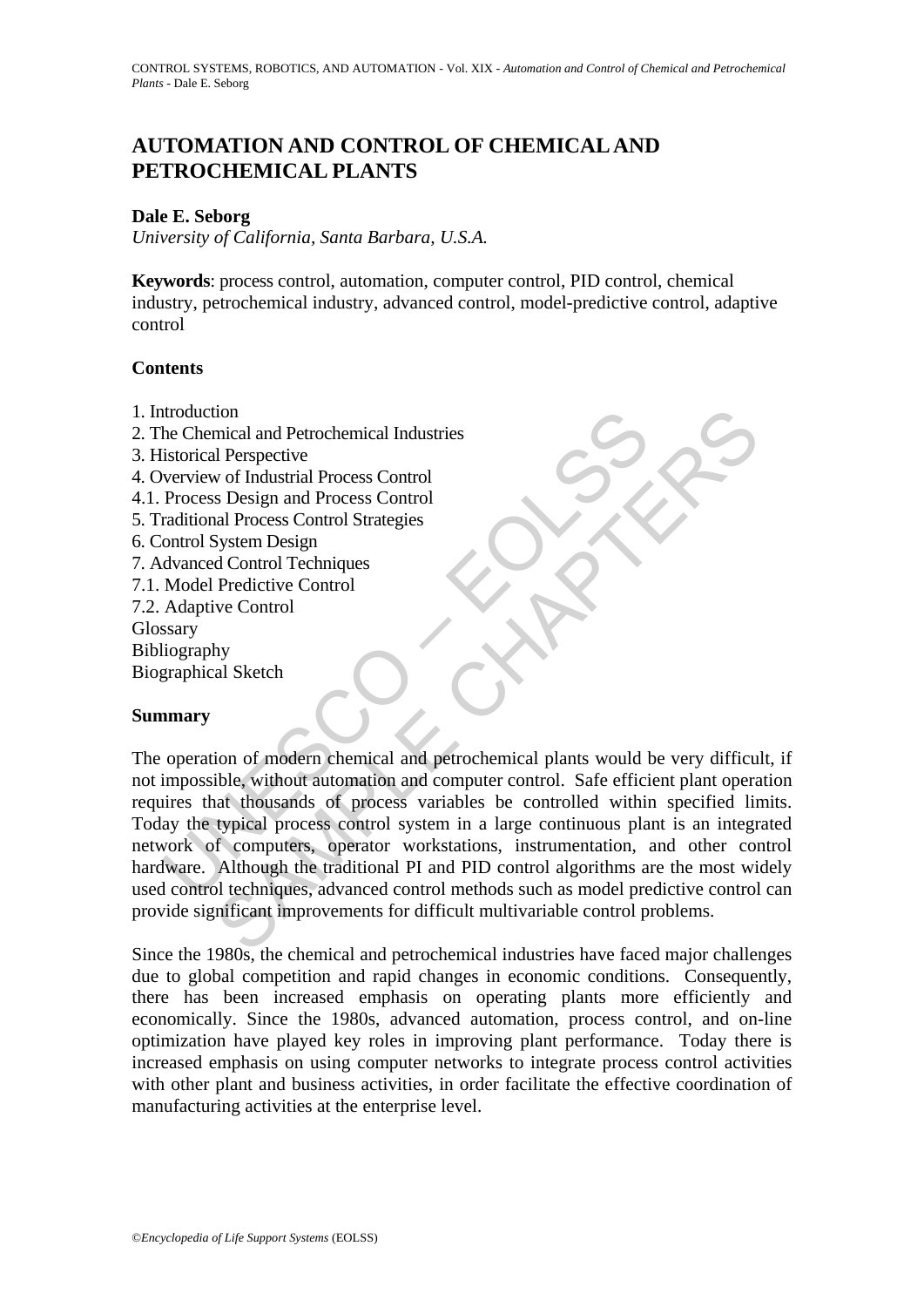#### **1. Introduction**

The chemical and petrochemical industries produce a wide variety of products that are essential for modern industrialized societies. Chemicals are the building blocks for products that meet fundamental needs for food, health, and consumer products. Chemicals are also essential to wide range of industries such as pharmaceuticals, automobiles, textiles, furniture, paint, paper, electronics, agriculture, construction, and appliances. The fuels produced by petrochemical plants play a vital role in meeting our and energy and transportation requirements. Although there are legitimate concerns about the environmental and safety issues associated with these industries, it is very difficult to imagine how industrialized societies could sustain a high standard of living without these products. The operation of modern industrial plants would not be feasible without automation and process control. This paper provides an overview of process control objectives and methodology in the chemical and petrochemical industries. But at first, the basic background material for these industries will be presented.

#### **2. The Chemical and Petrochemical Industries**

The chemical and petrochemical industries are a key component of the world economy, as will be illustrated by a few statistics. The world production of chemicals for 1999 has been estimated at €1370 billion (or \$1592 billion U.S. dollars.). Table 1 indicates that about 85% of this world chemical production is divided equally among three regions: Western Europe, the United States, and Japan.

| he Chemical and Petrochemical Industries                                         |         |  |
|----------------------------------------------------------------------------------|---------|--|
|                                                                                  |         |  |
| chemical and petrochemical industries are a key component of the world econo     |         |  |
| vill be illustrated by a few statistics. The world production of chemicals for 1 |         |  |
| been estimated at €1370 billion (or \$1592 billion U.S. dollars.). Table 1 indic |         |  |
| about 85% of this world chemical production is divided equally among to          |         |  |
| ons: Western Europe, the United States, and Japan.                               |         |  |
| Asia/Pacific                                                                     | \$466   |  |
| <b>Western Europe</b>                                                            | 458     |  |
| <b>United States</b>                                                             | 435     |  |
| South & Central America                                                          | 88      |  |
| <b>Central/Eastern Europe</b>                                                    | 50      |  |
| Africa                                                                           | 31      |  |
| Mideast                                                                          | 28      |  |
| Canada                                                                           | 21      |  |
| Mexico                                                                           | 15      |  |
|                                                                                  | \$1,592 |  |

Table 1. World Output of Chemicals for 1999 (in  $10^9$  U.S. dollars)

| Rank | Chemical      | Amount |              | Rank   Chemical     | Amount |
|------|---------------|--------|--------------|---------------------|--------|
|      | Sulfuric acid | 45.1   | <sub>0</sub> | Propylene           | 14.6   |
|      | Nitrogen      | 33.8   |              | Phosphoric acid     | 13.8   |
|      | Oxygen        | 30.8   |              | Chlorine            | 13.3   |
|      | Ethylene      | 28.4   |              | Ethylene dichloride | 11.4   |
|      | Ammonia       | 19.0   | 10           | Sodium hydroxide    | 11.4   |

Table 2. Chemicals with The Largest U.S. Production Rates for 1999  $(10^6 \text{ tons per year}).$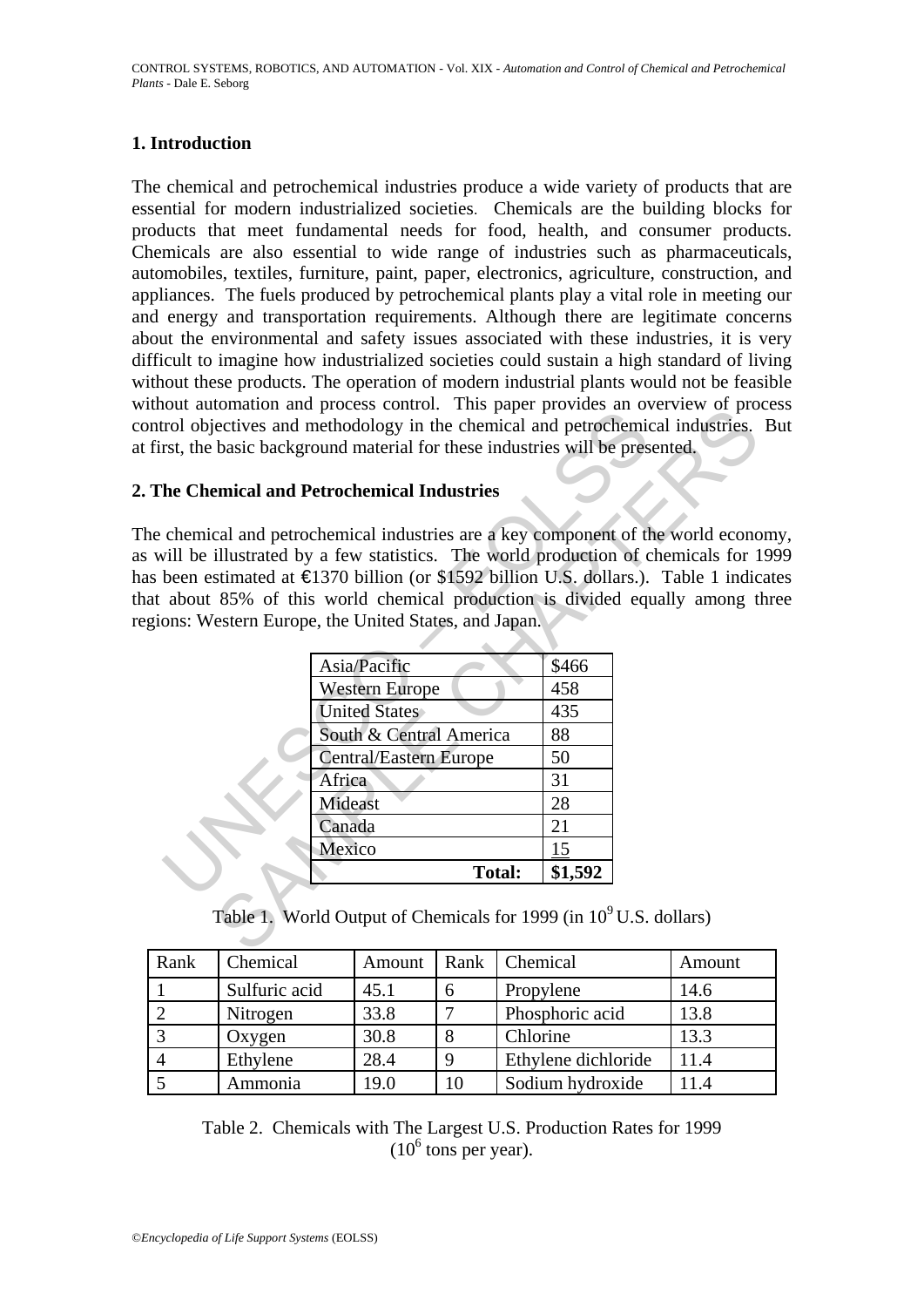(Reference: *Chemical & Engineering News*, June, 26, 2000)

In the United States, the chemical industry is the third largest manufacturing sector, representing approximately 10% of all manufacturing. More than 70,000 different products are registered in the United States. Table 2 lists the 10 chemicals that were produced in the largest quantities in 1999.

Petroleum products have been the world's major energy sources for decades. The projections in Table 3 indicate that this trend is expected to continue.

| Эil         | 40% |  |
|-------------|-----|--|
| Natural gas | 26% |  |
| Coal        | 24% |  |
| Nuclear     | 5%  |  |
| Renewables  |     |  |

Table 3. World Energy Demand Projections for the Year, 2020. (Reference: International Energy Agency)

The refining of crude oil produces a wide range of products that are used for energy and chemical feed stocks, as shown in Table 4.

|                                                          | Coal                                                                             | 24% |           |
|----------------------------------------------------------|----------------------------------------------------------------------------------|-----|-----------|
|                                                          | Nuclear                                                                          | 5%  |           |
|                                                          | Renewables                                                                       | 3%  |           |
|                                                          |                                                                                  |     |           |
|                                                          | Table 3. World Energy Demand Projections for the Year, 2020.                     |     |           |
|                                                          | (Reference: International Energy Agency)                                         |     |           |
|                                                          |                                                                                  |     |           |
|                                                          | refining of crude oil produces a wide range of products that are used for energy |     |           |
|                                                          | nical feed stocks, as shown in Table 4.                                          |     |           |
| Product                                                  |                                                                                  |     | Quantity* |
| gasoline                                                 |                                                                                  |     | 19.5      |
| distillate fuel oil (includes heating oil & diesel fuel) | 9.2                                                                              |     |           |
| kerosene-type jet fuel                                   | 4.1                                                                              |     |           |
| residual fuel oil (heavy oils used as fuels)             | 2.3                                                                              |     |           |
| liquefied refinery gasses                                |                                                                                  |     | 1.9       |
| still gas                                                | 1.9                                                                              |     |           |
| coke                                                     | 1.8                                                                              |     |           |
| asphalt and road oil                                     | 1.3                                                                              |     |           |
| petrochemical feedstocks                                 | 1.2                                                                              |     |           |
| lubricant                                                |                                                                                  |     | 0.5       |
|                                                          |                                                                                  |     |           |
| kerosene                                                 |                                                                                  |     | 0.2       |

\* The total number of gallons is larger than 42 U.S. gallons because the liquid volumes are not conserved.

Table 4. Products from a barrel of crude oil (in U.S. gallons per barrel) (Reference: American Petroleum Institute)

Chemical and petrochemical plants vary from small facilities that produce single products to complex manufacturing facilities that produce a wide range of products and occupy several square miles. Large manufacturing plants are located worldwide and require huge capital resources to build. Historically, plant sites have been situated close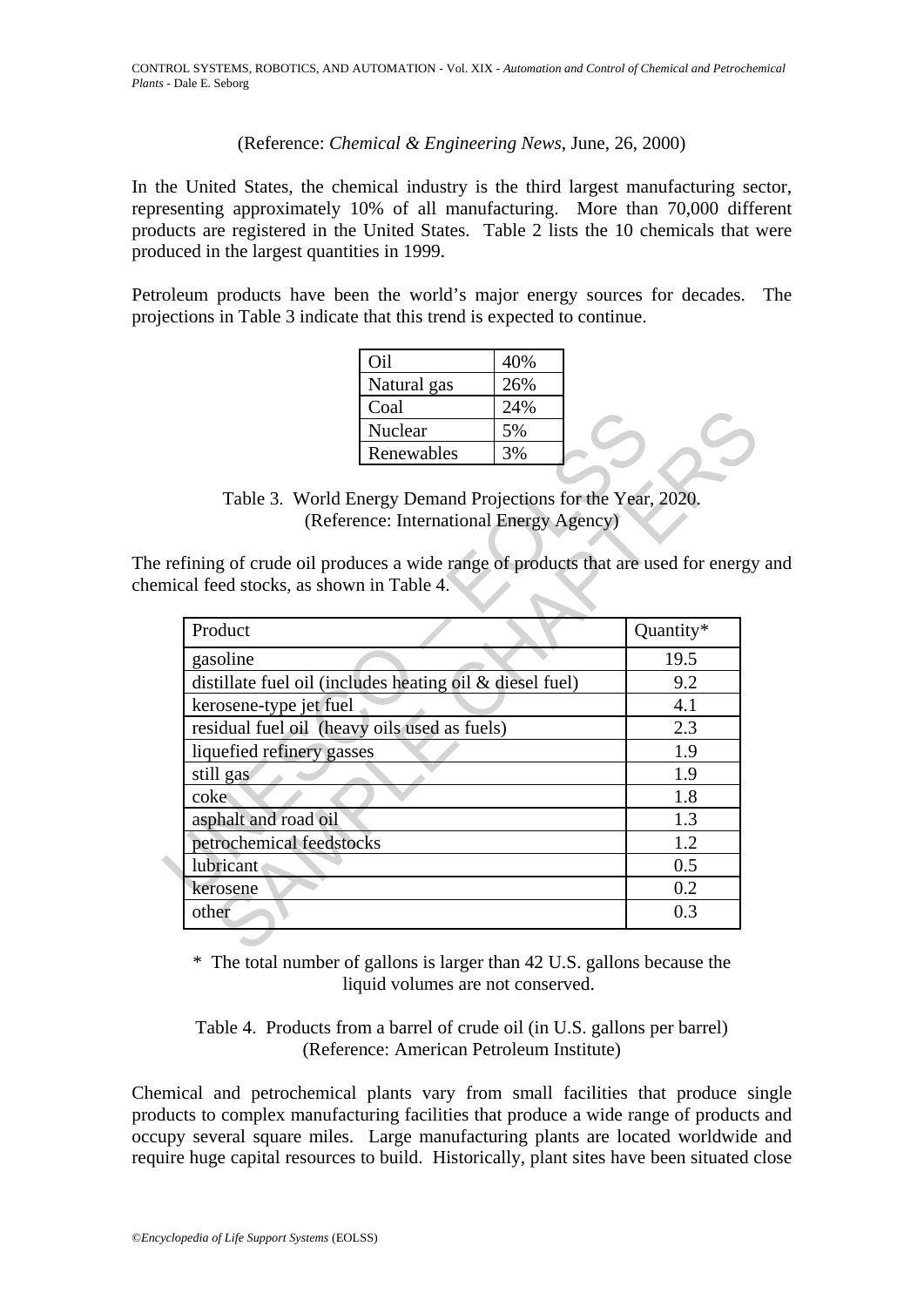to raw materials and/or product distribution centers.

Existed in continuous processes. Coming from the offer and over a mean of the manufactured in the duced in *continuous processes*. In a continuous processes,  $\frac{1}{2}$  and  $\frac{1}{2}$  and  $\frac{1}{2}$  and  $\frac{1}{2}$  and  $\frac{1}{2$ Cooking root on a sove of m an overn is a channear example of a b cooking continuous processes. In a continuous processes, a *feed stream* of continuously added to the process unit and a product stream is continuous and a Chemicals produced in small quantities (e.g., less that 1000 tons per year) are typically manufactured in *batch processes*. A batch process consists of a series of separate activities that are performed in a sequential manner. In a typical batch process, the raw materials and additives such as catalysts are initially placed in a closed container (i.e., a process *vessel*). Then the process is initiated (e.g., by heating the vessel or turning on a stirring device) and a series of steps (a *recipe*) are followed. Finally, the product is removed from the vessel and transferred to another vessel for further processing or storage. Batch processes are also used when a high degree of flexibility is required to accommodate frequent changes in product grades and marketplace demands. Many pharmaceuticals, polymers, paints, and specialty chemicals are produced in batch processes. Cooking food on a stove or in an oven is a familiar example of a batch process. Chemical and petrochemicals that are manufactured in large quantities are produced in *continuous processes*. In a continuous process, a *feed stream* of raw materials is continuously added to the process unit and a product stream is continuously withdrawn. Large continuous processes tend to be operated "around the clock", i.e., 24 hours per day, 7 days a week, with shutdowns for planned maintenance occurring once or twice each year. Continuous processes are attractive candidates for the application of advanced process control and optimization techniques because a small reduction in the unit cost of product results in huge annual savings due to the large production rate. This paper will emphasize control of continuous processes due to their economic importance and their heavy reliance on control and automation.

Since the 1980s, the chemical and petrochemical industries have faced a number of critical business and technical challenges:

- 1. Increased global competition;
- 2. Enormous fluctuations in raw material, energy, and chemical product prices;
- 3. Increased customer demand for high quality products;
- 4. More stringent environmental and safety regulations.

Due to uncertain economic conditions and the large capital costs associated with the manufacturing plants, it is not feasible to redesign the plant to meet each new challenge. Consequently, there has been increased emphasis on operating plants more efficiently and economically. Since the 1980s, advanced automation, process control, and on-line optimization have played key roles in improving plant performance.

#### **3. Historical Perspective**

Early industrial plants were controlled manually using only a few measurements. The modern era began in the 1920s and 1930s when automatic feedback control was used to control individual process variables such as liquid levels, pressures, flow rates, and temperatures. The introduction of automation was particularly beneficial when the control actions were tedious and repetitious. The first generation of instrumentation and controllers consisted of pneumatic (i.e., air powered) devices. At first only proportional feedback control was used; later, integral and derivative control modes were added. In these early applications, the controllers and recorders were mounted locally, close to the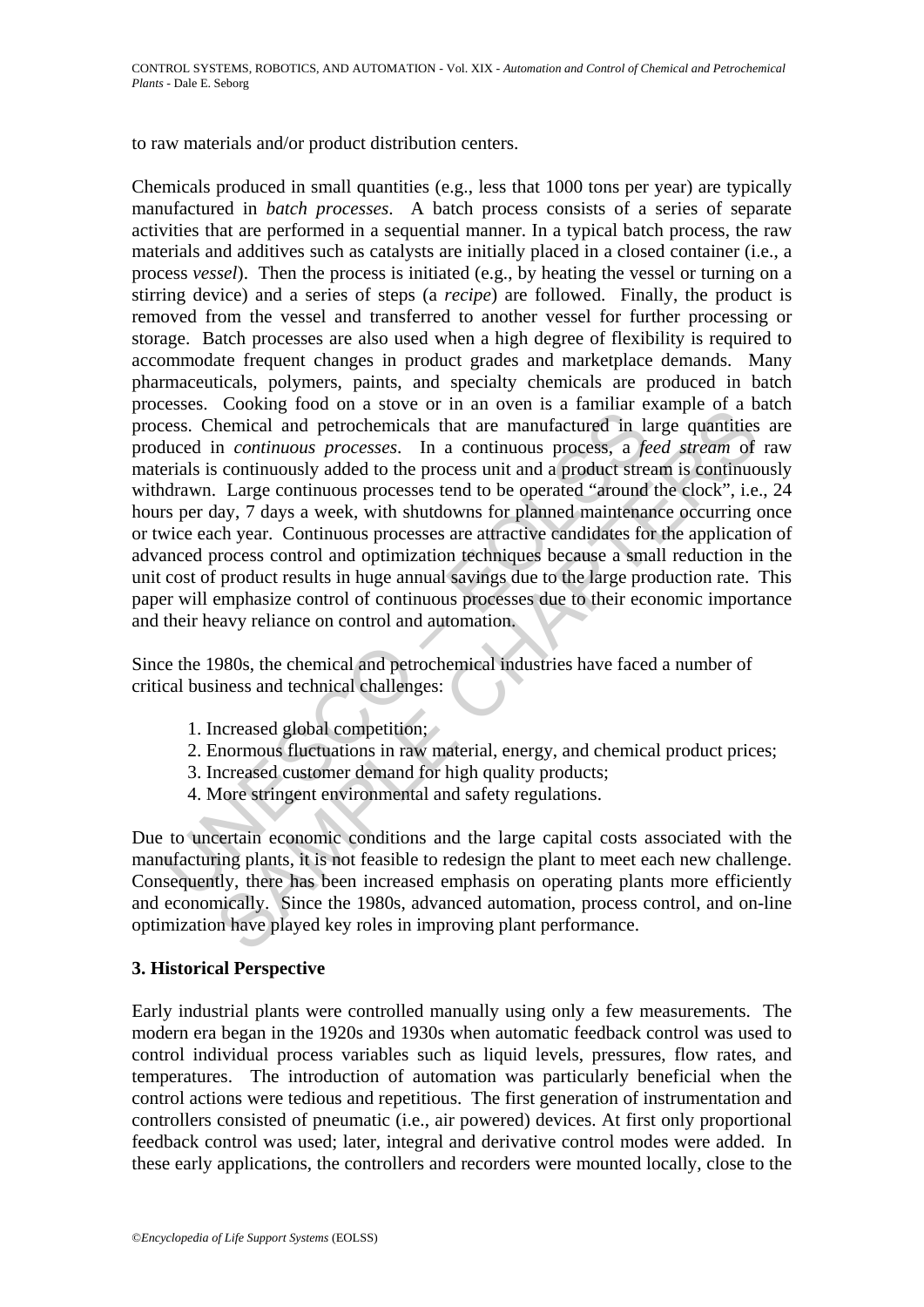equipment being controlled. But in the 1930's, it became possible to transmit pneumatic signals, such as measurements and controller outputs, over long distances. This breakthrough allowed control equipment to be consolidated in central control rooms with subsequent reductions in manpower. Electronic instruments and controllers entered the marketplace during the 1950s. They were analog devices that had continuous input and output signals. The first digital computer control applications were reported in the late 1950s and early 1960s. A typical first generation computer control system had 32KB of memory, one MB of disk storage, and required one second to retrieve stored information from the disk. These early computers were mainly used for data acquisition and as information systems. Automatic chemical composition analyzers that could be used "on line" as part of a feedback control system, were introduced during the 1960s. Simple digital devices, called *programmable logic controllers (PLCs*), became available in the 1970s. They are still widely used for relatively simple control applications that involve programmable logic and sequencing operations.

bively simple control applications that involve programmable log<br>tively simple control applications that involve programmable log<br>and or break through occurred in 1975 when the first generation of<br>rations.<br>noticescosts and (*FEC*s), occanne avariable in the 1976s. They are stim where vastally<br>simple control applications that involve programmable logic and sequen-<br>eakthrough occurred in 1975 when the first generation of *distributed co*<br>OCS) A major breakthrough occurred in 1975 when the first generation of *distributed control systems (DCS*) was introduced. The DCS systems consisted of networks of microprocessors and small computers that were connected to each other and to instruments by redundant "data highways". The control functions were distributed among the computers so that each computer would control a small number of process variables (e.g., 8-16 variables) but coordination among computers could still be achieved. The man-machine interface was greatly enhanced by using modern computer monitors. In the late 1970s, the first industrial applications of modern model-based control techniques were reported in France and the United States. In the mid-1980s, personal computers were introduced into the DCS systems, further enhancing the flexibility, computing power, and man-machine interfaces. Today, the process control systems in large continuous plants typically consist of integrated networks of computers, operator workstations, instrumentation, and other control hardware. The current revolution in information technology is having a major effect on a variety of process control activities. *Smart instruments* have embedded microprocessors that perform routine signal processing activities and provide improved diagnostics. Digital communication networks such as *Fieldbus* and *Profibus* rely on open architecture and published international standards. There is increased emphasis on using computer networks to integrate process control activities with other plant and business activities, in order facilitate the effective coordination of manufacturing activities at the enterprise level.

It is somewhat surprising and ironic that despite the dramatic improvements in automation and information technology, the vast majority (85-95%) of the feedback control loops in the process industries are based on the proportional-integral (PI) and proportional-integral-derivative (PID) control techniques that originated in the 1930s. But although *advanced control techniques* are only used in a small percentage of the total control loops, the economic impact of these critical control loops is significant and justifies the additional effort. Another anomaly is that pneumatic control valves are still widely used to regulate the flow rates of liquids and gases. Thus, current process control strategies provide an effective blend of the old and the new.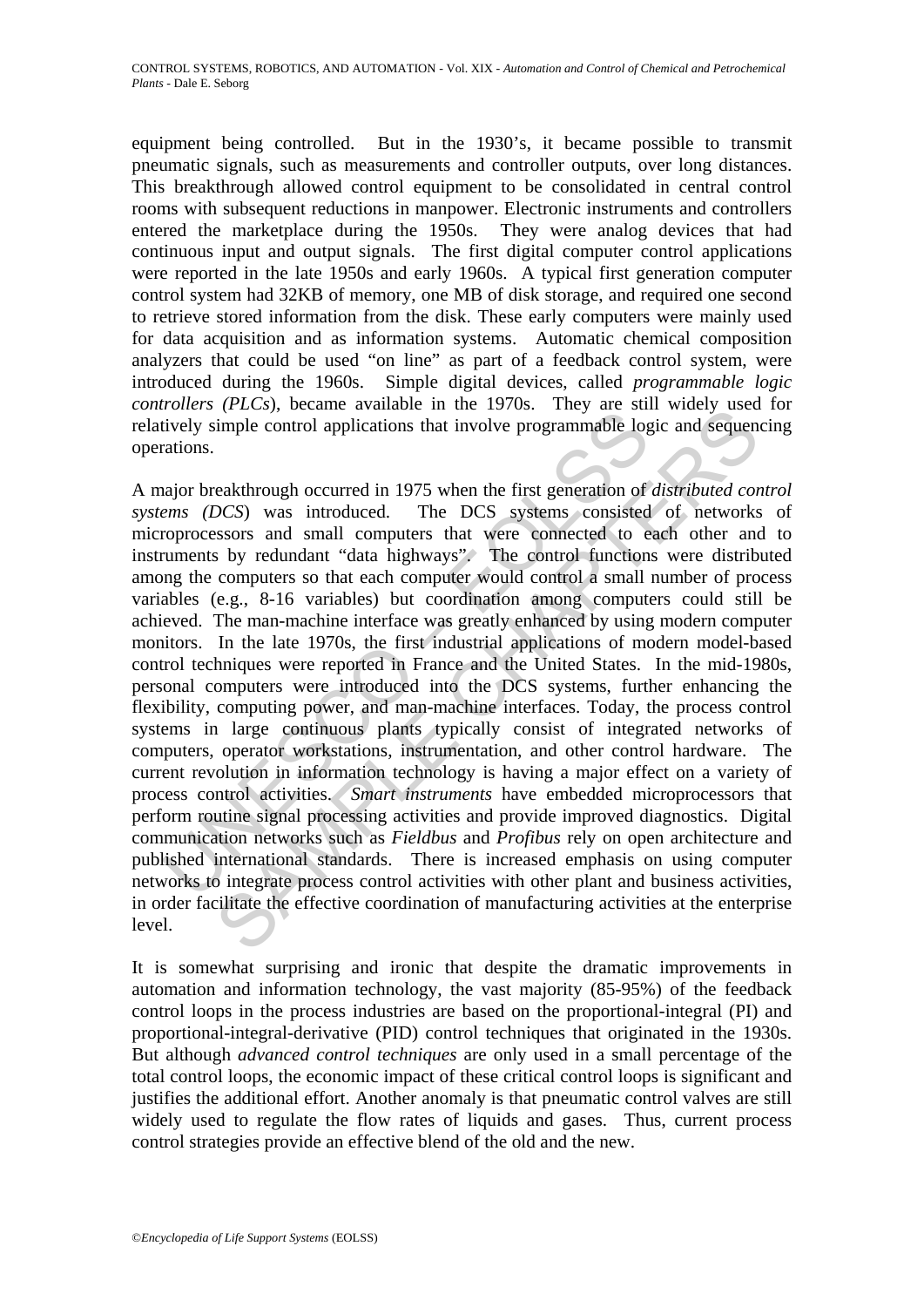- -

-

## TO ACCESS ALL THE **16 PAGES** OF THIS CHAPTER, [C](https://www.eolss.net/ebooklib/sc_cart.aspx?File=E6-43-34-02)[lick here](http://www.eolss.net/Eolss-sampleAllChapter.aspx)

#### **Bibliography**

American Chemistry Council website: http://www.cmahq.com/ (2001). [This website contains economic data for the U.S. chemical industry.]

for the U.S. chemical industry.]<br>
Solonomy, *Technology Vision 2020: The U.S. Chemical Industry*, Amer. Chem,<br>
Sp. (This report is a strategic plan for the U.S. chemical industry sponsore<br>
Significations of worldwide energ J.S. chemical industry.]<br> *Technology Vision 2020: The U.S. Chemical Industry*, Amer. Chem, Soc., Washington<br>
report is a strategic plan for the U.S. chemical industry sponsored by five profess<br> *World Energy Outlook 2000* Anonymous, *Technology Vision 2020: The U.S. Chemical Industry*, Amer. Chem. Soc., Washington, DC (1996). [This report is a strategic plan for the U.S. chemical industry sponsored by five professional societies.]

Anonymous, *World Energy Outlook 2000,* International Energy Agency, Paris *(2000).* [This report contains projections of worldwide energy use.]

Åström, K.J., and B. Wittenmark, *Adaptive Control, 2nd Ed,* Addison-Wesley, Reading, MA (1994). [This textbook provides an introduction to adaptive control and relay auto-tuning.]

Edgar, T.F., D.M. Himmelblau, and L.S. Lasdon, *Optimization of Chemical Processes*, 2nd ed., McGraw-Hill, NY (2001). [This textbook provides an introduction to optimization techniques and applications to chemical processes.]

European Chemical Industry Council (CEFIC) web site: www.cefic.org (2001). [This website contains economic data for the European chemical industry.]

Henson, M.A. and D.E. Seborg (Ed.), *Nonlinear Process Control*, Prentice-Hall PTR, Upper Saddle River, NJ (1997). [This monograph describes process control techniques that can be used for nonlinear processes.]

Hoske, M.T., "Connect to the Benefits of Digital Industrial Networks", *Control Eng.*, **45** (1), 48-54, (1998). [This journal article describes a variety of industrial networks for plant activities.]

Larson, T. and S. Skogestad, "Plantwide Control - A Review and A New Design Procedure", *Modeling*, *Identification, and Control,* **21**, 209-240 (2000). [This survey article analyzes key issues and design strategies for large scale process control problems.]

Montgomery, D.C., *Introduction to Statistical Quality Control*, 4<sup>th</sup> Ed., Wiley, NY (2001). [This textbook provides an introduction to statistical quality control.]

Rawlings, J.B., Tutorial Overview of Model Predictive Control, *IEEE Control Systems Magazine*, **20** (3), 38-52 (2000). [This survey article emphasizes research results for model predictive control.]

Seborg, D.E., "A Perspective on Advanced Strategies for Process Control (Revisited)", *Advances in Control*, P.M. Frank (Ed.), 103-134, Springer-Verlag, NY (1999). [This survey article provides a broad overview of advanced process control strategies.]

Seborg, D.E., T.F. Edgar, and D.A. Mellichamp, *Process Dynamics and Control, 2nd edition*, John Wiley, NY (2003). [The new edition of this popular textbook provides an excellent introduction to process control.]

#### **Biographical Sketch**

**Dale E. Seborg** is a Professor of Chemical Engineering at the University of California, Santa Barbara. He received his B.S. degree from the University of Wisconsin and his Ph.D. degree from Princeton University. Before joining UCSB in 1977, he taught at the University of Alberta for nine years. He also served as the department chair at UCSB for a three year period.